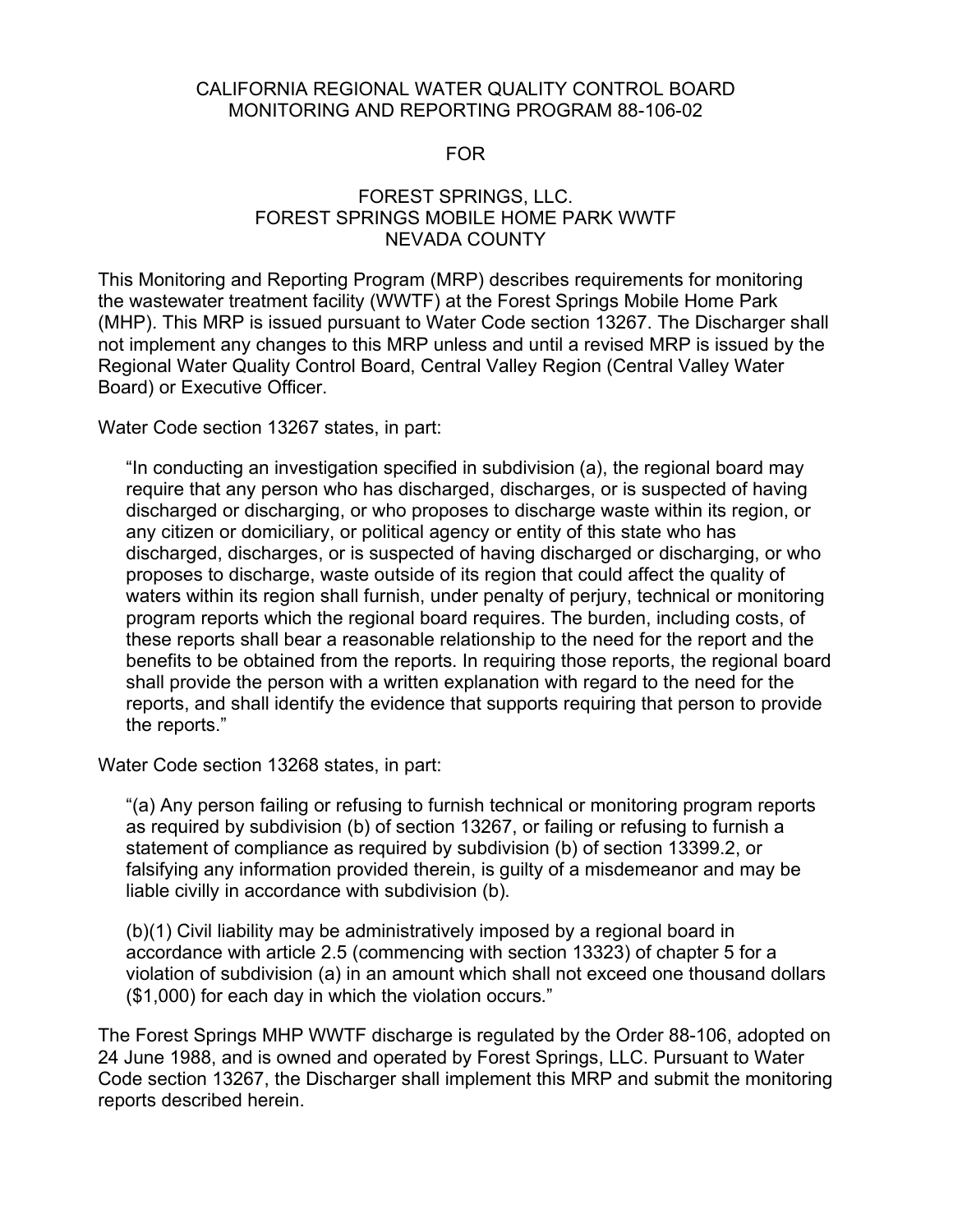### MONITORING AND REPORTING PROGRAM NO. 88-106-02 2 FOREST SPRINGS MHP WWTF NEVADA COUNTY

All samples shall be representative of the volume and nature of the discharge or matrix of material sampled. The name of the sampler, sample type (grab or composite), time, date, location, bottle type, and any preservative used for each sample shall be recorded on the sample chain of custody form. The chain of custody form must also contain all custody information including date, time, and to whom samples were relinquished. If composite samples are collected, the basis for sampling (time or flow weighted) shall be approved by Central Valley Water Board staff.

Field test instruments (such as those used to test pH, dissolved oxygen, and electrical conductivity) may be used provided that they are used by a State Water Resources Control Board, Environmental Laboratory Accreditation Program certified laboratory, or:

- 1. The user is trained in proper use and maintenance of the instruments;
- 2. The instruments are field calibrated prior to monitoring events at the frequency recommended by the manufacturer;
- 3. Instruments are serviced and/or calibrated by the manufacturer at the recommended frequency; and
- 4. Field calibration reports are maintained and available for at least three years.

## **INFLUENT FLOW MONITORING**

Influent flow shall be monitored prior to discharge to the ponds and prior to entering the septic tank for the leachfield, as specified below.

| <b>Parameter</b>                             | <b>Units</b> | <b>Type of Sample</b>       | <b>Monitoring</b><br><b>Frequency</b> | Reporting<br><b>Frequency</b> |
|----------------------------------------------|--------------|-----------------------------|---------------------------------------|-------------------------------|
| <b>Average Daily Influent</b><br><b>Flow</b> | mgd          | Meter<br><b>Observation</b> | Daily                                 | Quarterly                     |

# **EFFLUENT MONITORING**

Effluent samples shall be collected from Pond 4 and the septic system prior to disposal at the leachfield. A grab sample from Pond 4 will be considered to be representative of the effluent for the pond system. At a minimum, the Discharger shall monitor effluent as specified below.

| <b>Parameter</b>      | <b>Units</b> | <b>Type of Sample</b> | <b>Monitoring</b><br><b>Frequency</b> | <b>Reporting</b><br><b>Frequency</b> |
|-----------------------|--------------|-----------------------|---------------------------------------|--------------------------------------|
| BOD <sub>5</sub>      | mg/L         | Grab                  | Monthly                               | Quarterly                            |
| <b>Total Nitrogen</b> | mg/L         | Grab                  | Monthly                               | Quarterly                            |
| TKN                   | mg/L         | Grab                  | Monthly                               | Quarterly                            |
| Nitrate as Nitrogen   | mg/L         | Grab                  | Monthly                               | Quarterly                            |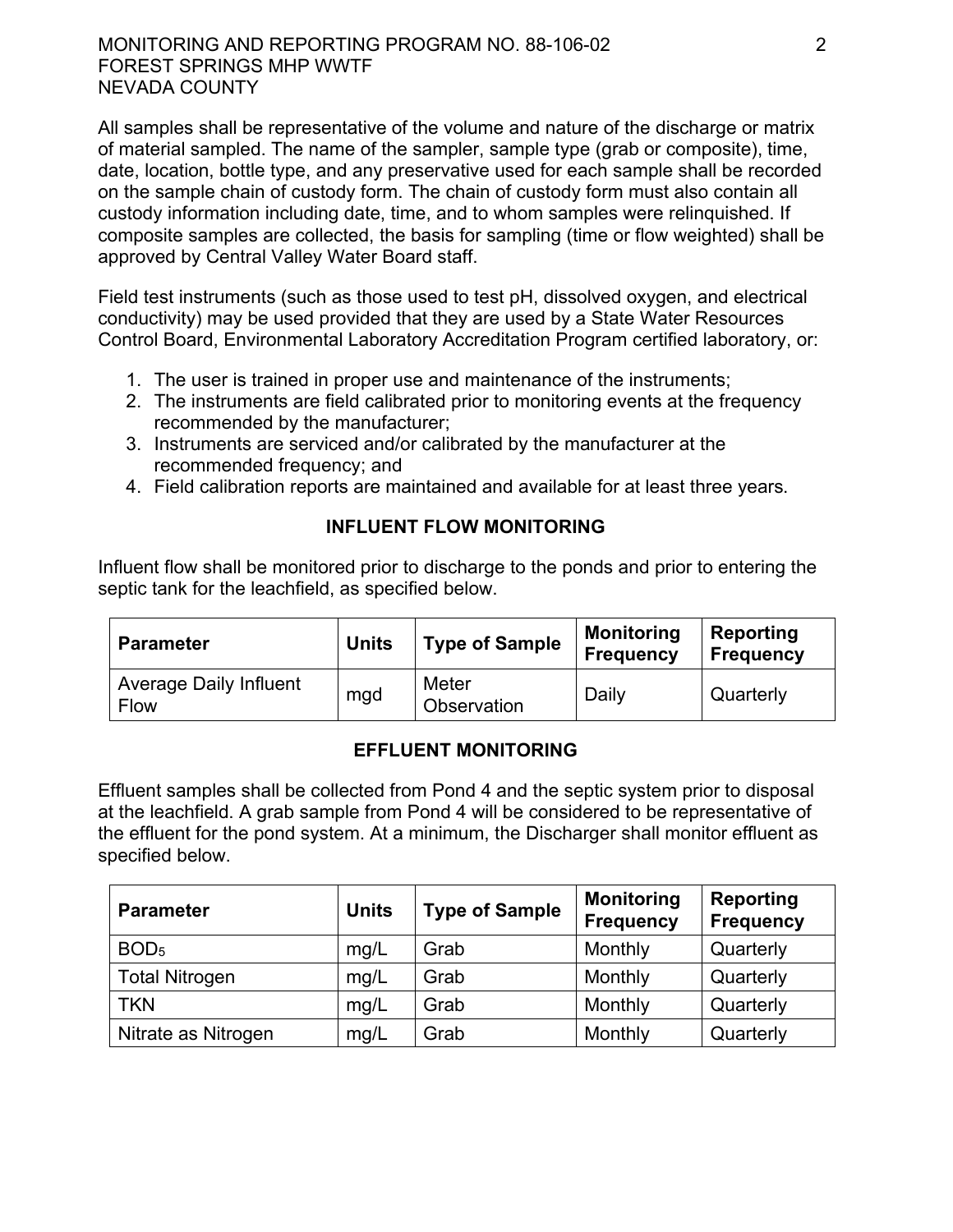#### MONITORING AND REPORTING PROGRAM NO. 88-106-02  $\hspace{1.5cm}$  3 FOREST SPRINGS MHP WWTF NEVADA COUNTY

#### **POND MONITORING**

The Discharger shall monitor each pond as specified below when wastewater is present in the ponds. Sampling and monitoring will be conducted from locations that will provide representative samples and observations of the ponds.

| <b>Parameter</b>       | <b>Units</b> | Type of<br><b>Sample</b> | <b>Monitoring</b><br><b>Frequency</b> | <b>Reporting</b><br><b>Frequency</b> |
|------------------------|--------------|--------------------------|---------------------------------------|--------------------------------------|
| Freeboard $1$          | $0.1$ feet   | <b>Staff Gage</b>        | Weekly                                | Quarterly                            |
| <b>Levee Condition</b> | $- -$        | Observation              | Weekly                                | Quarterly                            |
| Seepage <sup>2</sup>   | $- -$        | Observation              | Weekly                                | Quarterly                            |
| Odors                  | $- -$        | Observation              | Weekly                                | Quarterly                            |
| Dissolved Oxygen 3     | mg/L         | Grab                     | Monthly                               | Quarterly                            |

<sup>1.</sup> Freeboard shall be measured vertically from the surface of the pond water to the lowest elevation of the surrounding berm and shall be measured to the nearest 0.1 feet.

- <sup>2.</sup> Pond containment berms shall be observed for signs of seepage or surfacing water along the exterior toe. If surface water is found, then a wastewater sample shall be collected from the pond and tested for total coliform organisms and total dissolved solids.
- <sup>3.</sup> Dissolved oxygen shall be monitored at each pond that contains at least one foot of standing water. The report shall state how much water was in the pond if dissolved oxygen was not monitored. Samples shall be collected opposite the pond inlet at a depth of one foot.

#### **SEPTIC TANK MONITORING**

All septic tanks shall be inspected and/or pumped at least as frequently as described below. Inspections of sludge and scum depth are not required if the tanks are pumped at least annually.

| <b>Parameter</b>                                                     | <b>Units</b>  | <b>Measurement</b><br><b>Type</b> | <b>Inspection/Reporting</b><br><b>Frequency</b> |
|----------------------------------------------------------------------|---------------|-----------------------------------|-------------------------------------------------|
| Sludge depth and scum thickness in<br>each compartment of tank       | Feet          | <b>Staff Gauge</b>                | Annually                                        |
| Distance between bottom of scum<br>layer and bottom of outlet device | <b>Inches</b> | <b>Staff Gauge</b>                | Annually                                        |
| Distance between top of sludge layer<br>and bottom of outlet device  | Inches        | <b>Staff Gauge</b>                | Annually                                        |

Septic tanks shall be pumped when any one of the following conditions exists:

- 1. The combined thickness of sludge and scum exceeds one-third of the tank depth of the first compartment.
- 2. The scum layer is within 3 inches of the outlet device.
- 3. The sludge layer is within 8 inches of the outlet device.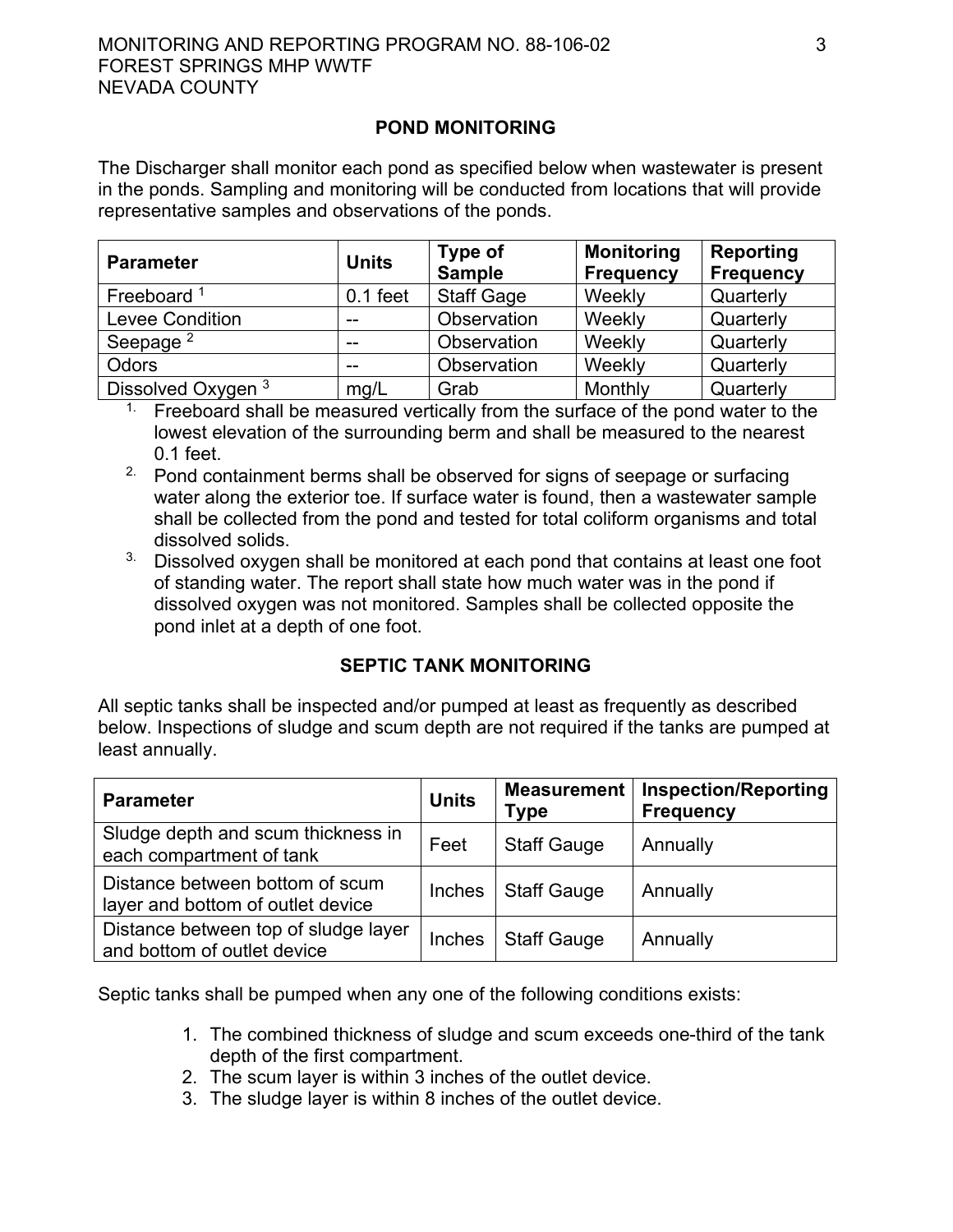### MONITORING AND REPORTING PROGRAM NO. 88-106-02 4 FOREST SPRINGS MHP WWTF NEVADA COUNTY

If a septic tank is pumped during the year, the pumping record shall be submitted with the annual report. At a minimum, the record shall include the date, nature of service, service company name, and service company license number.

### **LEACH FIELD AREA**

Monitoring shall be sufficient to determine if wastewater is evenly applied, the disposal area is not saturated, burrowing animals are not present, plant roots have not compromised the disposal area, and odors are not present. Inspection of dosing pump controllers, automatic distribution valves, etc. is required to maintain optimum treatment in the leachfield area. Monitoring shall include, at a minimum, the following:

| <b>Parameter</b>                           | Inspection<br><b>Frequency</b> | Reporting<br>Frequency |
|--------------------------------------------|--------------------------------|------------------------|
| Pump Controllers, Automatic Valves, etc. 1 | Monthly                        | Quarterly              |
| <b>Nuisance Odor Conditions</b>            | Monthly                        | Quarterly              |
| Saturated Soil Conditions <sup>2</sup>     | Monthly                        | Quarterly              |
| Plant Growth <sup>3</sup>                  | Monthly                        | Quarterly              |
| Vectors or Animal Burrowing 4              | Monthly                        | Quarterly              |

 $1$ . All pump controllers and automatic distribution valves shall be inspected for proper operation as recommended by the manufacturer.

- 2. Inspect a disposal area for saturated conditions.
- <sup>3</sup> Shallow-rooted plants are generally desirable, deep-rooted plants such as trees shall be removed as necessary.
- $4.$  Evidence of animals burrowing shall be immediately investigated, and burrowing animal populations controlled as necessary.

# **SOLIDS DISPOSAL MONITORING**

The Discharger shall report the handling and disposal of all solids (e.g., screenings, grit, sludge, biosolids, etc.) generated at the wastewater system. Records shall include the name/contact information for the hauling company, the type and amount of waste transported, the date removed from the wastewater system, the disposal facility name and address, and copies of analytical data required by the entity accepting the waste. These records shall be submitted as part of the annual monitoring report.

#### **GROUNDWATER MONITORING**

Groundwater monitoring wells MW1 to MW4 shall be monitored according to the schedule below. Monitoring data and groundwater flow direction analysis shall be performed quarterly (four times per year) and shall be performed under the supervision of a California licensed civil engineer or geologist.

| <b>Parameter</b>             | <b>Units</b> | <b>Sample</b><br>Type | Sampling<br><b>Frequency</b> | Reporting<br><b>Frequency</b> |
|------------------------------|--------------|-----------------------|------------------------------|-------------------------------|
| <b>Groundwater Elevation</b> | 0.01 Feet    | Calculated            | Quarterly                    | Quarterly                     |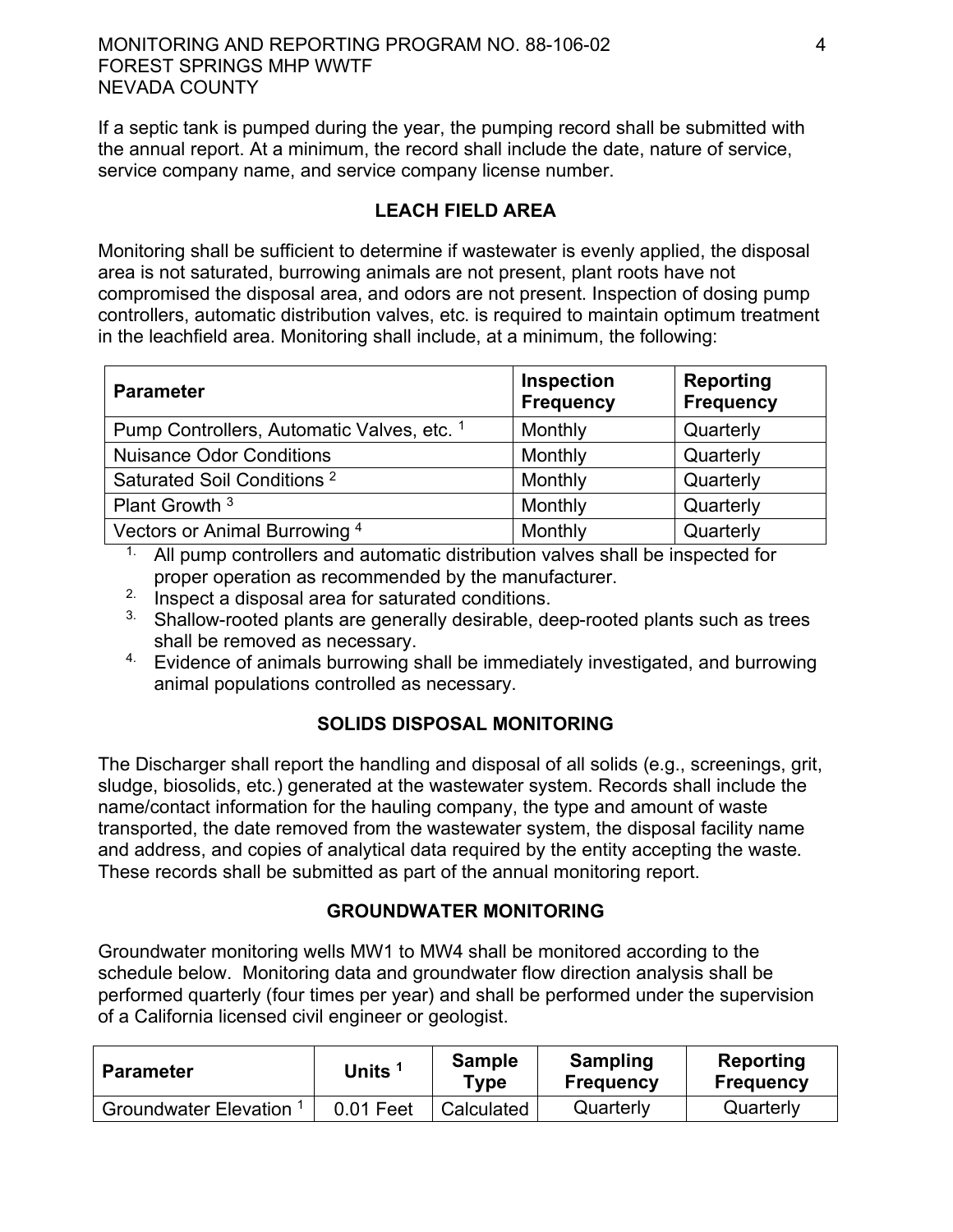#### MONITORING AND REPORTING PROGRAM NO. 88-106-02  $\hspace{1.5cm}$  5 FOREST SPRINGS MHP WWTF NEVADA COUNTY

| <b>Parameter</b>                   | <b>Sample</b><br>Units <sup>1</sup><br><b>Type</b> |            | <b>Sampling</b><br><b>Frequency</b> | Reporting<br><b>Frequency</b> |
|------------------------------------|----------------------------------------------------|------------|-------------------------------------|-------------------------------|
| Depth to Groundwater <sup>2</sup>  | $0.01$ Feet                                        | Calculated | Quarterly                           | Quarterly                     |
| Gradient                           | Feet/Feet                                          | Calculated | Quarterly                           | Quarterly                     |
| <b>Gradient Direction</b>          | Degrees                                            | Calculated | Quarterly                           | Quarterly                     |
| pH                                 | Std. Units                                         | Grab       | Quarterly                           | Quarterly                     |
| <b>Total Dissolved Solids</b>      | mg/L                                               | Grab       | Quarterly                           | Quarterly                     |
| <b>Total Nitrogen</b>              | mg/L                                               | Grab       | Quarterly                           | Quarterly                     |
| Nitrate as Nitrogen                | mg/L                                               | Grab       | Quarterly                           | Quarterly                     |
| <b>TKN</b>                         | mg/L                                               | Grab       | Quarterly                           | Quarterly                     |
| <b>Total Coliform</b><br>Organisms | <b>MPN/100</b><br>mL                               | Grab       | Semiannually <sup>3</sup>           | Quarterly $3$                 |

<sup>1.</sup> Groundwater elevation shall be based on depth to water using a surveyed measuring point elevation on the well and a surveyed reference elevation.

<sup>2</sup> Depth to groundwater shall be reported as feet below ground surface.

 $3.$  Samples for total coliform shall be collected during the first and third quarters. MPN/100 mL = most probable number per milliliter

## **REPORTING**

All monitoring reports should be converted to a searchable Portable Document Format (PDF) and submitted electronically. Documents that are less than 50MB should be emailed to: [centralvalleysacramento@waterboards.ca.gov](mailto:centralvalleysacramento@waterboards.ca.gov).

Documents that are 50 MB or larger should be transferred to a CD, DVD, or flash drive and mailed to the following address:

Central Valley Regional Water Quality Control Board ECM Mailroom 11020 Sun Center Drive, Suite 200 Rancho Cordova, California 95670

To ensure that your submittals are routed to the appropriate staff, the following information block should be included in any correspondence used to transmit documents to this office:

| <b>Facility Name:</b> | Forest Springs Mobile Home Park WWTF, Nevada County |
|-----------------------|-----------------------------------------------------|
| Program:              | Non-15 Compliance                                   |
| Order:                | 88-106-02                                           |
| CIWQS Place ID:       | 224893                                              |

In reporting monitoring data, the Discharger shall arrange the data in tabular form so that the date, sample type (e.g., effluent, solids, etc.), and reported analytical or visual inspection results are readily discernible. The data shall be summarized to clearly illustrate compliance with the WDRs as applicable. The results of any monitoring done more frequently than required at the locations specified in the MRP shall be reported in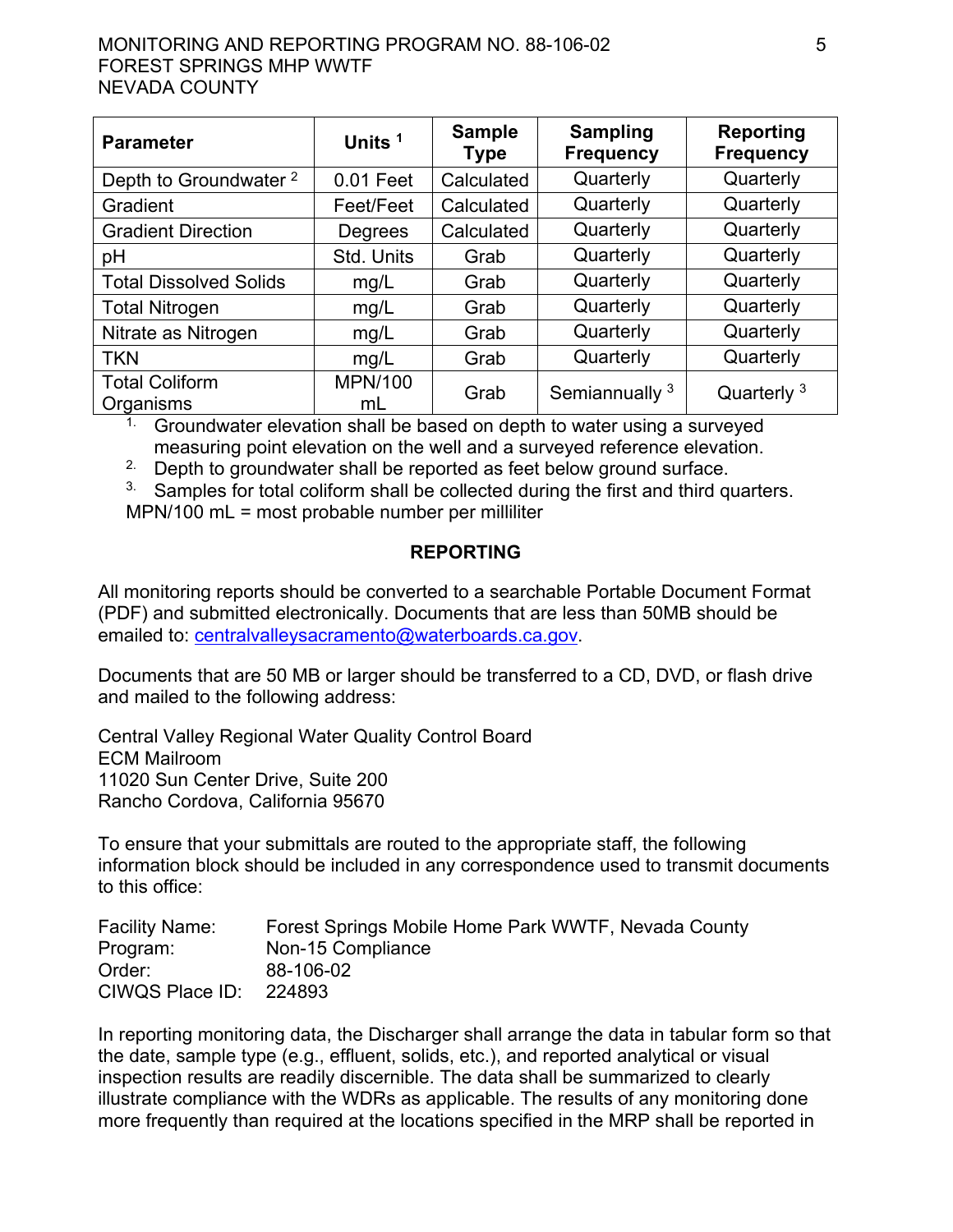#### MONITORING AND REPORTING PROGRAM NO. 88-106-02 6 FOREST SPRINGS MHP WWTF NEVADA COUNTY

the next regularly scheduled monitoring report and shall be included in calculations as appropriate.

Monitoring information shall include the method detection limit (MDL) and the Reporting limit (RL) or practical quantitation limit (PQL). If the regulatory limit for a given constituent is less than the RL (or PQL), then any analytical results for that constituent that are below the RL (or PQL) but above the MDL shall be reported and flagged as estimated. For a Discharger conducting any of its own analyses, reports must be signed and certified by the chief of the laboratory.

# **A. Quarterly Monitoring Reports**

Daily, weekly, and monthly monitoring data shall be reported in the quarterly reports. Quarterly reports shall be submitted to the Regional Water Board on the **first day of the second month following the quarter** (e.g., the January-March Quarterly Report is due by **1 May**). The reports shall bear the certification and signature of the Discharger's authorized representative. At a minimum, the quarterly reports shall include:

- 1. Results of Flow Monitoring in tabular format for each month during the reported quarter, including calculated values for the total flow and average daily flow for each month and total annual flow to date.
- 2. Results of wastewater influent and effluent monitoring, pond monitoring, and leachfield monitoring in tabular format for each month during the reported quarter.
- 3. Summary data tables of historical and current groundwater analytical results.
- 4. Copies of laboratory analytical data.
- 5. Results of all required quarterly monitoring. Data shall be organized by the associated monitoring sections (e.g., Flow Monitoring, Effluent Monitoring, etc.) and presented in tabular format.
- 6. A disclosure of any violations and an explanation of corrective actions.
- 7. A status update describing the continued improvements, repairs, and/or upgrades made to the leachfield system and a schedule for upcoming repairs and investigation activities.

# **B. Annual Report**

Annual Reports shall be submitted to the Regional Water Board by **1 February following the monitoring year**. The Annual Report shall include the following:

- 1. Tabular and graphical summaries of all monitoring data collected during the year.
- 2. An evaluation of the performance of the wastewater treatment system, including discussion of capacity issues, nuisance conditions, system problems, and a forecast of the flows anticipated in the next year.
- 3. A statement of whether septic tanks were pumped during the year and a copy of pumping records. The report shall also contain a tabulated summary of historical pumping dates, nature of service, and service company names and license number.
- 4. A discussion of compliance and the corrective action taken, as well as any planned or proposed actions needed to bring the discharge into compliance with the WDRs.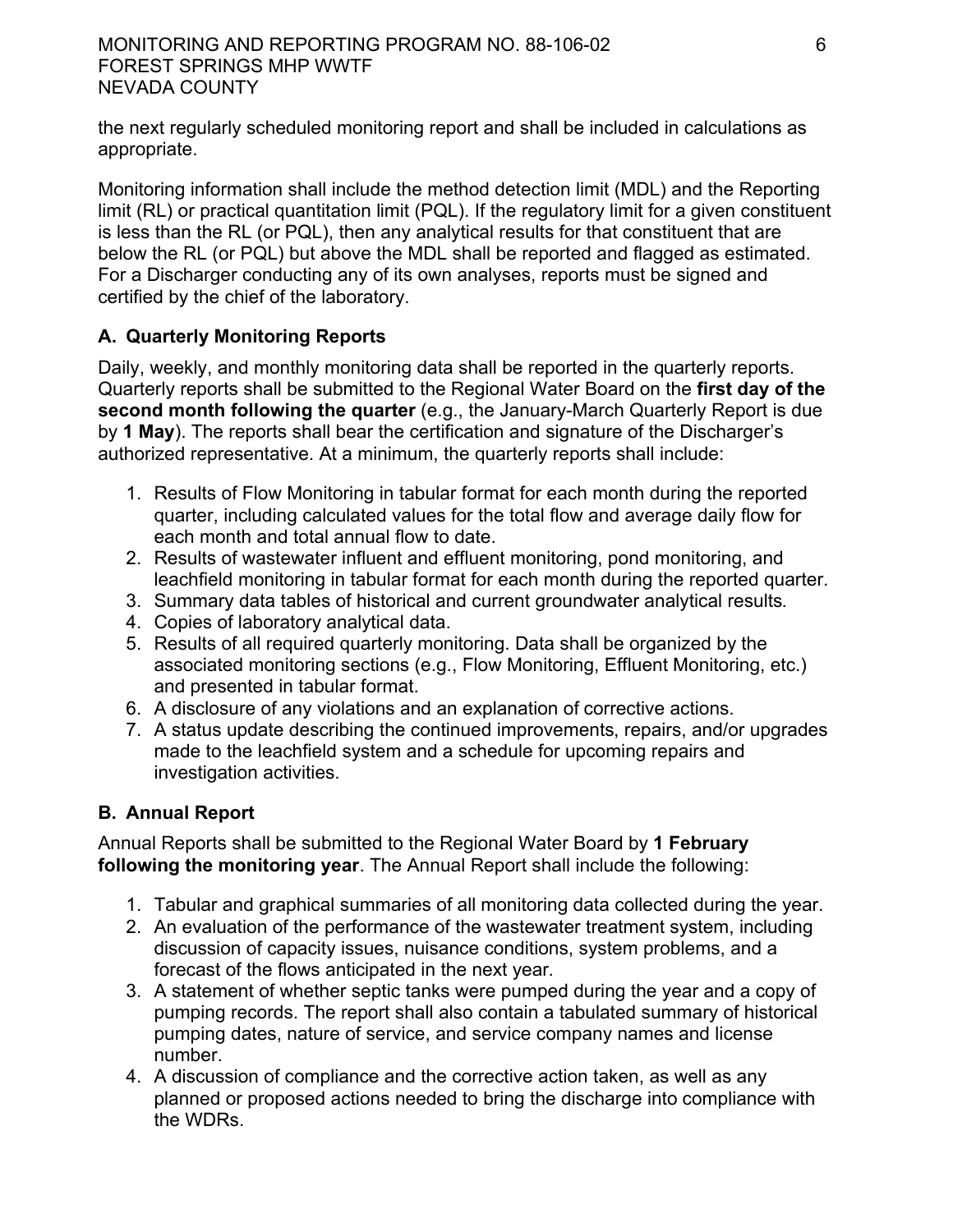#### MONITORING AND REPORTING PROGRAM NO. 88-106-02 7 FOREST SPRINGS MHP WWTF NEVADA COUNTY

- 5. A discussion of any data gaps and potential deficiencies/redundancies in the monitoring system or reporting program.
- 6. The name and contact information for the wastewater operator responsible for operation, maintenance, and system monitoring.
- 7. A groundwater monitoring report prepared by a California licensed professional. The report shall contain an analysis of groundwater data collected during the year. The analysis shall include a description of the sample events, copies of the field logs, purge method and volumes, groundwater elevations and trends, a groundwater elevation map for each sample event, summary tables showing results for parameters measured, comparison of groundwater quality parameters, chain-of-custody forms, calibration logs for field equipment used, and an evaluation of any impacts the wastewater discharge is having on groundwater quality. In addition, the report shall include an evaluation of the nitrate as nitrogen groundwater concentration trends in relation to the repairs conducted on the leachfield system to determine if improvements to the leachfield are improving groundwater quality in the downgradient monitoring wells.

A letter transmitting the monitoring reports shall accompany each report. The letter shall report violations found during the reporting period, and actions taken or planned to correct the violations and prevent future violations. The transmittal letter shall contain the following penalty of perjury statement and shall be signed by the Discharger or the Discharger's authorized agent:

"I certify under penalty of law that I have personally examined and am familiar with the information submitted in this document and all attachments and that, based on my inquiry of those individuals immediately responsible for obtaining the information, I believe that the information is true, accurate, and complete. I am aware that there are significant penalties for submitting false information, including the possibility of fine and imprisonment."

I, Patrick Pulupa, Executive Officer, do hereby certify the forgoing is a full, true, and correct copy of a Monitoring and Reporting Program issued by the California Regional Water Quality Control Board, Central Valley Region on 25 September 2019.

> *Original signed by Robert Busby for* PATRICK PULUPA, Executive Officer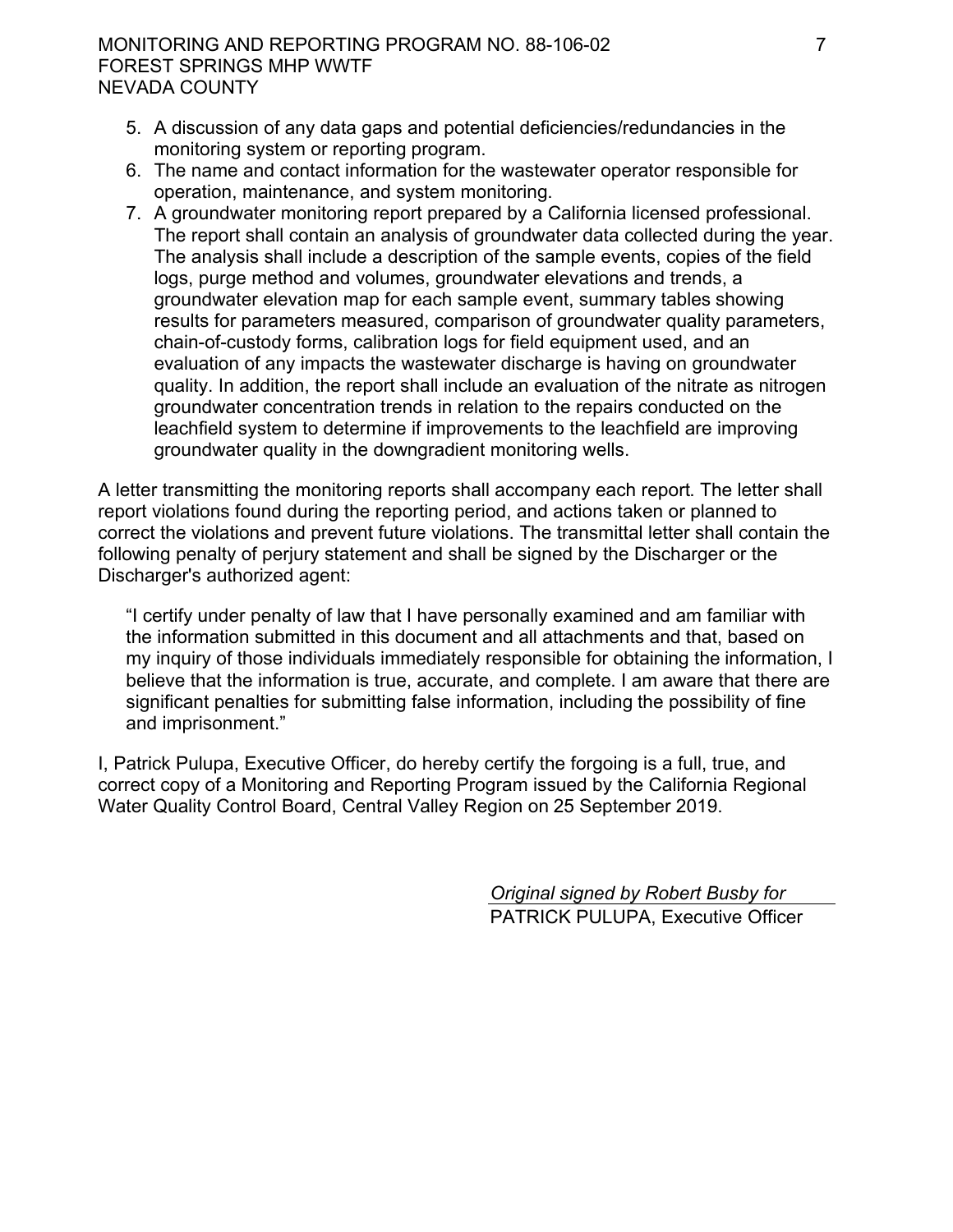#### **GLOSSARY**

# $BOD<sub>5</sub>$  = Five-day biochemical oxygen demand

- DO = Dissolved oxygen
- EC = Electrical conductivity at 25° C
- TKN = Total Kjeldahl nitrogen
- Continuous = The specified parameter shall be measured by a meter continuously.
- 24-hr Composite = Samples shall be a flow-proportioned composite consisting of at least eight aliquots over a 24-hour period.
- Daily = Every day except weekends or holidays.
- Weekly = Once per week.
- Monthly = Once per calendar month.
- Quarterly = Once per calendar quarter.
- Semiannually = Once every six calendar months (i.e., two times per year) during nonconsecutive quarters.
- Annually = Once per year.
- mg/L = Milligrams per liter
- μg/L = Micrograms per liter
- μmhos/cm = Micromhos per centimeter
- gpd = Gallons per day
- mgd = Million gallons per day
- MPN/100 mL = Most probable number [of organisms] per 100 milliliters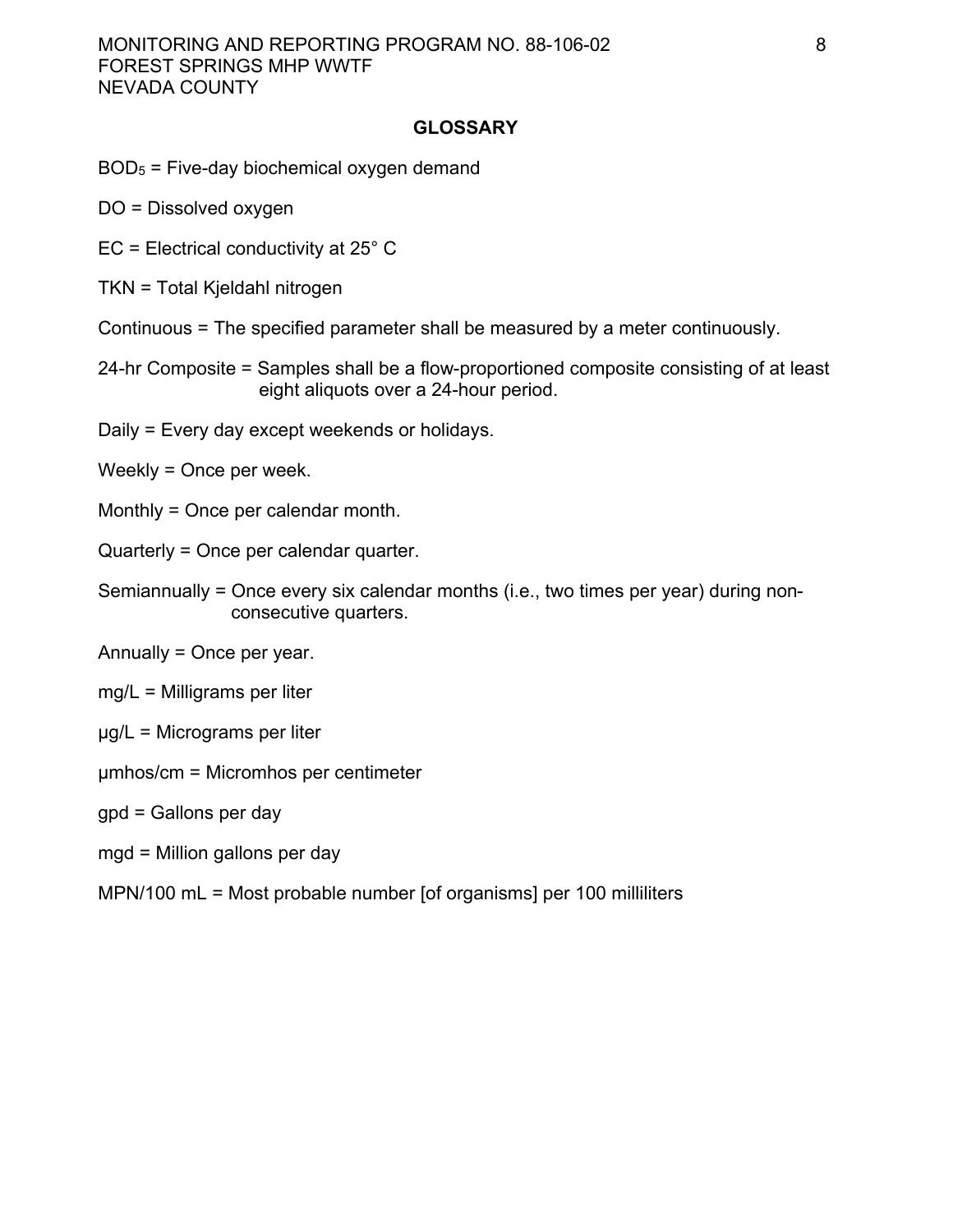



# Central Valley Regional Water Quality Control Board

25 September 2019

Robb Tucker Forest Springs, LLC. 10084 Forest Springs Road Grass Valley, CA 95949

**CERTIFIED MAIL** 7010 3090 0000 5044 7046

## **WATER CODE 13267 ORDER FOR TECHNICAL AND MONITORING REPORTS, FOREST SPRINGS, LLC, FOREST SPRINGS MOBILE HOME PARK WWTF, NEVADA COUNTY**

Forest Springs Mobile Home Park (MHP) Wastewater Treatment Facility (WWTF) in Nevada County is regulated under Waste Discharge Requirements (WDRs) Order 88- 106, which was adopted on 24 June 1998. The WDRs are outdated and require revision. In February 2015, Forest Springs, LLC. (the Discharger) submitted a Report of Waste Discharge (RWD) requesting enrollment under the State Water Resources Control Board General Waste Discharge Requirements for Small Domestic Wastewater Treatment Systems, Order WQ 2014-0153-DWQ (Small Domestic General Order). Information included in the RWD showed that groundwater downgradient of the leachfield contained nitrate as nitrogen concentrations greater than concentrations protective of beneficial use (10 mg/L; Primary Maximum Contaminant Level). Based on the RWD, it is unclear if the pollution could be mitigated by improving the septic system and leachfield.

On 27 March 2019, the Central Valley Water Board required the Discharger to submit additional Technical and Monitoring Reports pursuant to Water Code 13267, which authorizes the Central Valley Water Board to require the submittal of technical and monitoring reports in the course of investigating existing or proposed discharges of waste to waters of the State. The Discharger was issued Monitoring and Reporting Program (MRP) 88-106-01 and was required to submit quarterly status reports detailing the repairs and/or upgrades made to the septic system to determine if discharges from the facility were degrading groundwater with respect to nitrate as nitrogen. Quarterly reports were also required to include a schedule for planned repairs and investigation activities.

After discussions with the Discharger's representative, Central Valley Water Board staff determined that influent sampling for the septic system required in MRP 88-106-01 was not necessary. Enclosed is Revised Monitoring and Reporting Program (MRP) 88-106-

KARL E. LONGLEY SCD, P.E., CHAIR | PATRICK PULUPA, ESQ., EXECUTIVE OFFICER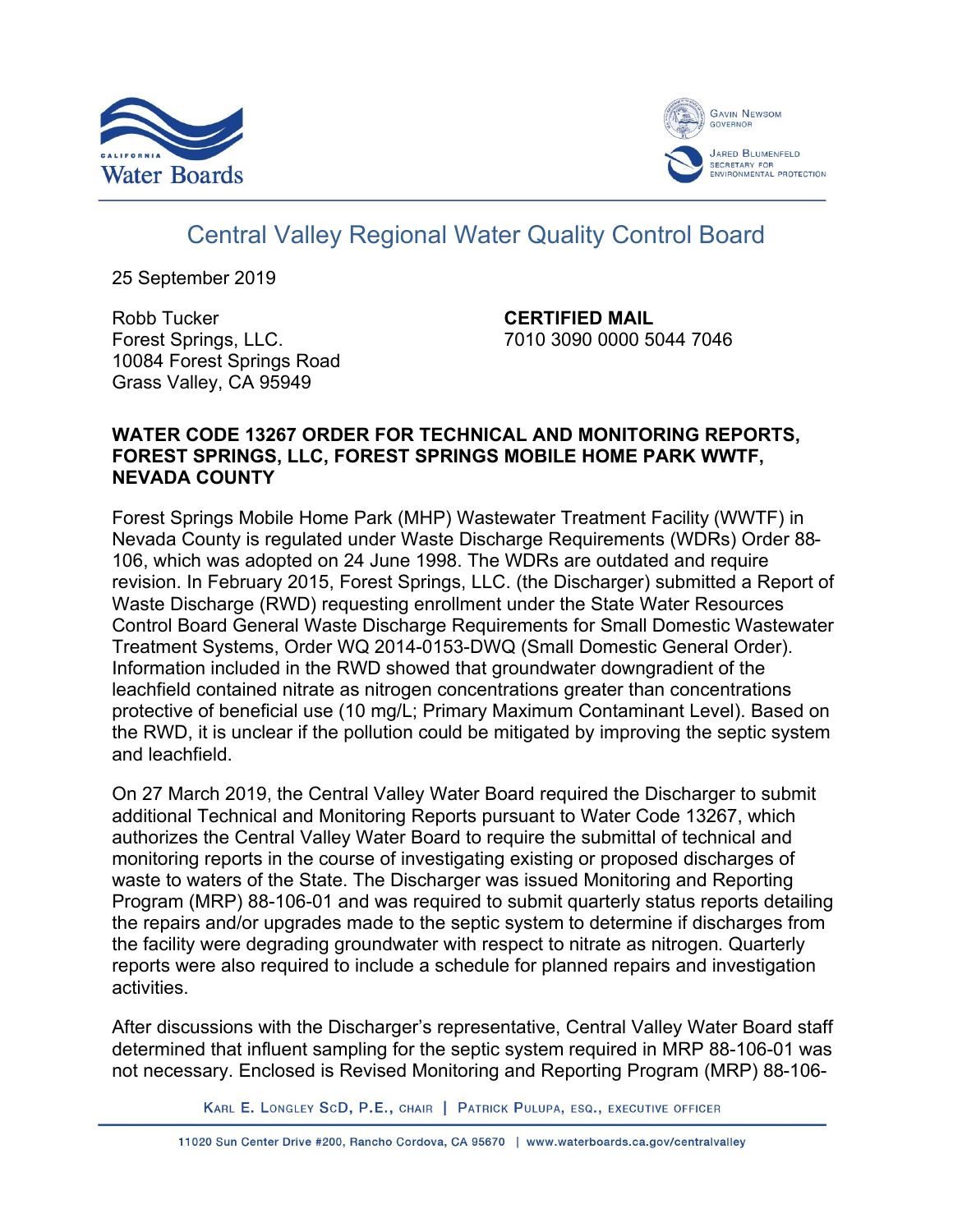Robb Tucker - 2 - 2 - 2 - 25 September 2019 Forest Springs, LLC

02 for the Forest Springs MHP WWTF. The revision to the MRP removes the influent wastewater monitoring requirements for the septic system. The Discharger is still required to submit quarterly status reports documenting repairs and investigation activities conducted on the septic and leachfield system.

On 19 December 2017, the Forest Springs MHP was issued a Notice of Violation which required the Discharger to submit a Groundwater Monitoring and Characterization Workplan. The workplan, dated 28 February 2018, proposed to collect surface water samples upstream and downstream of a creek located downslope from the leachfield to determine if nitrate as nitrogen was impacting surface water. Concentrations of nitrate as nitrate in upsteam and downstream samples have been less than 1.40 mg/L. Based on the concentrations and concentration trends, it does not appear that nitrate as nitrogen has degraded surface water. Therefore, surface water sampling is longer required at this time.

#### **Required Actions**

**IT IS HEREBY ORDERED** that, pursuant to California Water Code section 13267, Forest Springs, LLC is required to determine if groundwater pollution can be mitigated by improving the leachfield system. The following reports are required to be submitted to the Central Valley Water Board for review and approval.

- 1. Beginning with the First Quarter 2020, the Discharger shall implement MRP 88-106-02 (attached) and shall monitor the wastewater and groundwater as described in the MRP. The first quarterly monitoring report is due by 1 May 2020 and quarterly and annual monitoring shall continue to be submitted until the MRP is rescinded.
- 2. The Discharger shall submit quarterly status reports to Central Valley Water Board detailing the repairs and/or upgrades made to the septic system, as required in the attached MRP. The reports shall also include a schedule for upcoming repairs and investigation activities. The annual reports shall include an evaluation of the nitrate as nitrogen groundwater concentration trends in relation to the repairs conducted on the leachfield system to determine if improvements to the leachfield are improving groundwater quality in the downgradient monitoring wells.

The above technical reports are required pursuant to Water Code section 13267. Failure to submit the reports, or submittal of incomplete reports, subjects the Discharger to a maximum liability of \$1,000 per day per late report.

#### **DOCUMENT SUBMITTALS**

All monitoring reports and other correspondences should be converted to searchable Portable Document Format (PDF) and submitted electronically. Documents less than 50 MB should be emailed to: